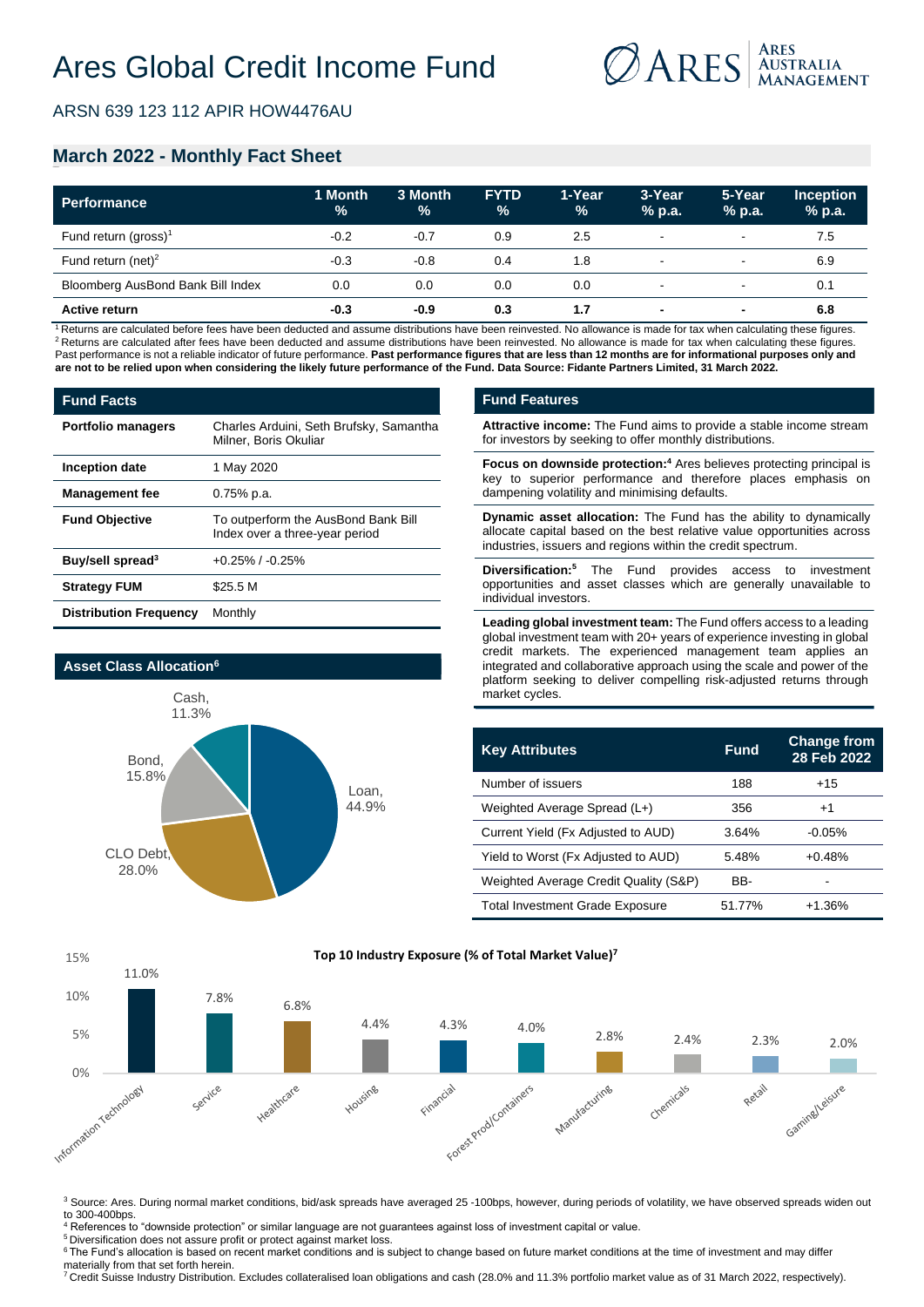

## **Market Commentary**

During March, market sentiment continued to be broadly riskoff owing to the escalation of the military conflict and humanitarian crisis in Ukraine, rising commodity pressures, and continued interest-rate volatility.

U.S. high yield bonds returned -0.93%<sup>1</sup> during the month as prices came under pressure amid higher interest rates, the U.S. Federal Reserve's ("Fed's") hawkish rhetoric, and the Russia-Ukraine crisis' extreme effects on commodity inflation. U.S. high yield primary market activity continued to moderate with 18 bonds pricing for \$9.9 billion over the course of the month. Meanwhile, U.S. high yield funds reported outflows of \$4.9 billion in March, following \$9.6 billion and \$10.8 billion of outflows in February and January, respectively.<sup>2</sup>

U.S. leveraged loans outperformed fixed-rate assets, returning 0.04%<sup>3</sup> in March amid lighter issuance and the reacceleration of retail inflows. Amid heightened volatility across the broader markets, loan primary market activity continued to slow in March, with \$21.6 billion in loans pricing over the course of the month, following \$48 billion in February. Demand for loans remained robust with \$2.2 billion of retail inflows against the backdrop of rising interest rates.<sup>2</sup>

U.S. Collateralized Loan Obligation (CLO) debt securities posted flat returns for the month with ratings tranches generating mixed results.<sup>4</sup> CLO new issue activity briefly picked up in February, but then slowed down in March as managers opted to postpone deals amid a challenging pricing environment.

U.S. investment grade bonds underperformed its fixed income peers, returning -2.78%<sup>5</sup> during the month amid an uptick in new supply, investor concerns surrounding the geopolitical environment and volatility in yields.

In Europe, high yield bonds returned -0.12%<sup>6</sup> as hawkish signals from the European Central Bank and concerns surrounding the potential disruption of energy supply into Europe negatively impacted performance. Meanwhile, the European loan market returned 0.09%<sup>7</sup> in March as demand for floating rate instruments remained robust against the backdrop of rising interest rate risk.

# **Market Outlook**

Volatility within global capital markets that surfaced during the first quarter of 2022 has continued into April amid the ongoing crisis between Russia and Ukraine, heightened recession concerns, surging commodity prices, and as the Fed approved its first interest rate increase in more than three years, with the market pricing in six to seven Fed hikes during 2022. The situation in Ukraine has created increasingly worrisome shockwaves through the markets – energy prices have spiked due to fears of a cutoff of Russian supplies, stocks saw four straight weeks of declines and stagflation concerns have rapidly come to the forefront of investor concerns. As a result, economists have already revised their growth outlooks for the year, forecasting slower growth amid higher inflation. In addition to the escalating geopolitical conflict, inflation and cost pressures have continued to create concerns as surging prices and insatiable consumer demand do not seem to be slowing down.

Despite these factors, we remain overall constructive on the U.S. economy, but continue to keep a sharp eye on the geopolitical crisis, the inflation picture and rate hike outlook. While we still expect growth, our expectations are tempered for now. Although there is significant uncertainty about the future of the economy and the global landscape, we believe our cycle-tested, bottom-up credit approach will enable us to both preserve investor capital and seek out attractive alphagenerating opportunities.

## **Fund Commentary**

The Ares Global Credit Income Fund ("AGCIF" or the "Fund") returned -0.19% gross and -0.25% net for the month of March. Broader market volatility stemming from the ongoing crisis between Russia and Ukraine, heightened recession concerns, and surging commodity prices impacted all asset classes, with high yield experiencing the greatest downward pressure. The portfolio's allocation to bank loans and structured credit also weighed on performance amid a less robust loan technical.

Through the recent volatility, we have proactively managed exposures across the portfolio to identify relative value opportunities created by shifts in sentiment on rates, growth expectations, commodities, and idiosyncratic credit news. In terms of portfolio positioning, we trimmed exposure to certain Single-B and Double-B rated bonds and Double-B rated loans, rotating into Single-B rated loans and investmentgrade CLO debt securities. From a fixed versus floating perspective, we continue to be overweight floating rate assets amid rising interest rate risk and persistent inflation. Within the Fund's structured credit allocation, we continue to take advantage of the yield premium in CLO debt relative to corporate credit and continue to favour transactions with high quality underlying portfolios and ample time remaining in their reinvestment periods. From a sector positioning perspective, we are maintaining our core positions in defensive sectors that are less likely to be impacted by inflation and supply chain pressures. As such, we favour resilient sectors such as information technology, services, healthcare and housing, and are underweight cyclicals.

Looking forward, we continue to trim risk while remaining underweight duration against an expected backdrop of slowing economic growth and higher interest rates in the months ahead. We believe credit spreads are currently at levels that represent attractive entry points in a nonrecessionary environment. At the same time, tail risks have increased and we anticipate elevated credit dispersion as well as rising idiosyncratic credit events in the months ahead, driven by a host of conflicting themes. Against this backdrop, we believe credit selection and active portfolio management will continue to be paramount in 2022 and view the Fund to be well-positioned to deliver attractive returns due to our disciplined investment process rooted in fundamental credit selection, relative value analysis, and rigorous risk management.

As of 31 March 2022. Sources: (1) ICE BofA US High Yield Index "H0A0", (2) JPM, (3) Credit Suisse Leveraged Loan Index "CSLLI", (4) CLOIE, (5)<br>Bloomberg Barclays U.S. Aggregate Bond Index, (6) ICE BofA European Currency Hi Western European Leveraged Loan Index Hedged to EUR.